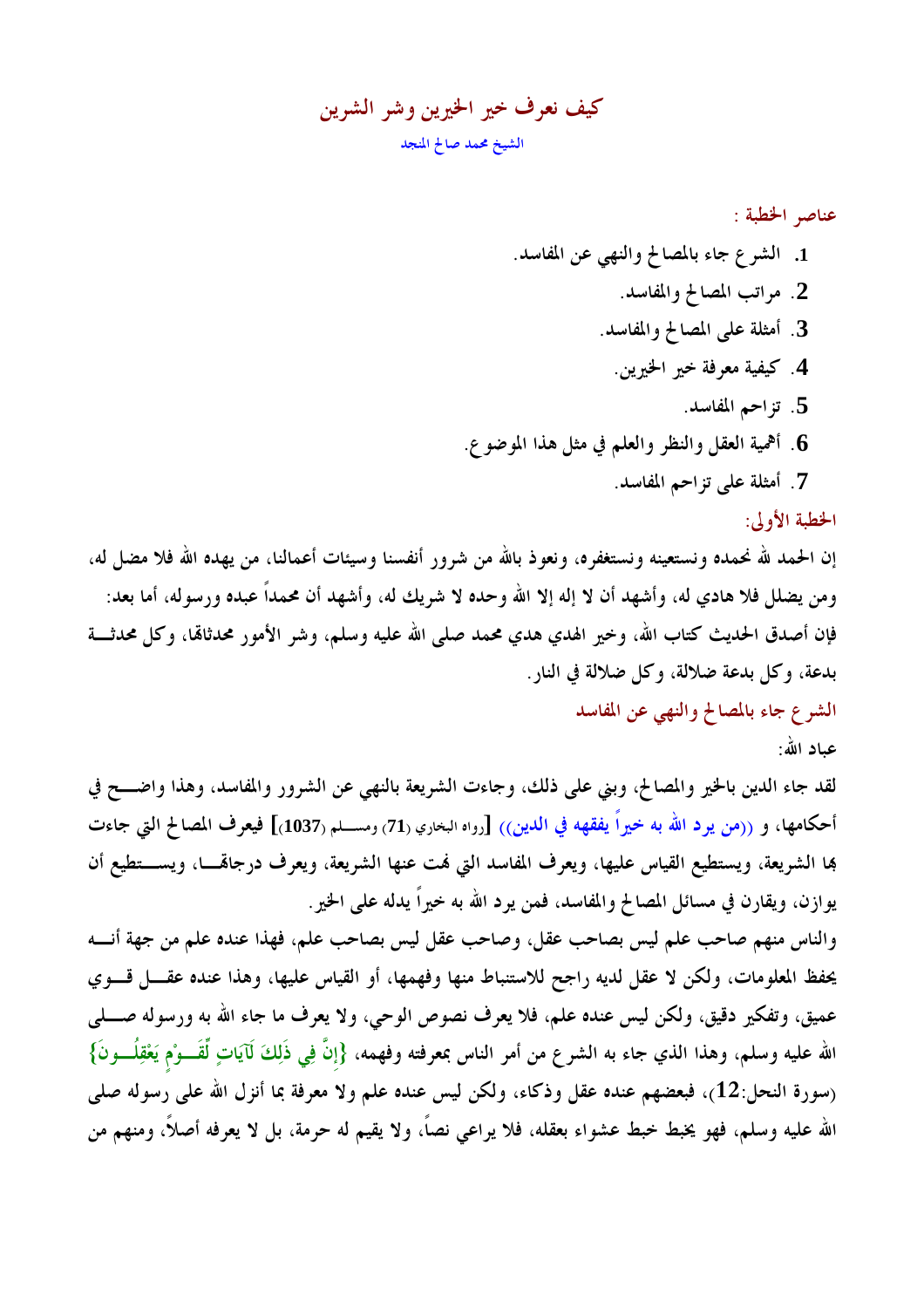ليس عنده علم ولا عقل فهو كبهيمة الأنعام، ومن فتح الله عليه سلك سبيل العلم فتعلم، وأنعم الله عليه بعقــــل ففهم ما أنزل الله على رسوله. ولذلك فإن العلم والعقل بالكتاب والسنة؛ لا بد منهما. ومسألة جلب المصالح، ودرء المفاسد مما جاءت به الشريعة، وهو واضح فيها تمام الوضوح، فأمرت بالمصالح مثل بر الوالدين، والإحسان للجيران، وإكرام الضيف، وإعمار الأرض بالمباحات، فالمصالح: ما فيه رعاية للعبــاد في الدين، والنفس، والعقل، والمال، والعرض.

وكذلك فإن من أعظم الأمور؛ التفريق بين المنكر والمعروف، والمصلحة والمفســدة، والخـــير والشــــر، ومعرفـــة الصحيح والباطل من الأعمال، فالفقه في الدين يمكِّنك –يا عبد الله– من التمييز بين ما هو المنكـــــر، ومـــــا هـــــو المعروف، وما هو الحق، وما هو الباطل، وما هي السنة، وما هي البدعة، وما هو الصحيح المقبــول، ومـــا هـــو المردود الباطل، ويبصر الإنسان أيضاً بأنواع الواجب، فهذا فرض عين، وهذا فرض كفاية، ففرض العين واجب على كل أحد بعينه، ونفسه، وذاته، وفرض الكفاية إذا قام به البعض سقط عن الباقين، والفقه يبصرك بمسا هسو الواجب الموسع، والواجب المضيق، فيقال: هذا واجب تفعله قبل أن تموت، فوقته موســع، وهــذا مضــيق، إذا انتظرت أكثر يفوت وقته، فلا بد من الإتيان به فوراً، فهذا على الفور، وهذا على التراخـــي، أيضــــاً يبصــــرك بالأولويات، فهذا يقدم على هذا.

## مراتب المصالح والمفاسد

ولما جاءت الشريعة في مبناها على المصالح ودرء المفاسد؛ فإن المصالح مراتــب، فمنـــها الضـــروريات، ومنـــها الحاجيات، ومنها التحسينيات، فالضروريات تقدم على الحاجيات، والحاجيات تقدم على التحسينيات، وكذلك فإن في كل واحد من هذه مراتب، ولذلك يحتاج الأمر إلى فقه دقيق، وأيضاً فإن المصالح والخير يتفاوت، وكذلك الشر والمفاسد تتفاوت، فليس العاقل الذي يعلم الخير من الشر، وإنما العاقل الذي يعلم خسير الخيريسن وشسر الشرين، وقضية معرفة خير الخيرين وشر الشرين مهمة جداً في تصرفات الإنسان في حياته؛ لأنه إذا تعارض عنده منفعتان ولا يستطيع القيام بمما؛ لأن الأصل القيام بالمصالح جميعاً، وجمع المنافع كلها، ولكن إذا لم يســـتطع قــــدم الأعلى، ولو ترك الأدنى، وكذلك في المفاسد يجب أن تجتنب جميعاً، ولكن إذا لم يمكن إلا بارتكاب مفســــدة مــــن مفسدتين، ارتكب المفسدة الأدنى وترك المفسدة الأشد، ودرأها ودفعها. أمثلة على المصالح والمفاسد

## ومن ذلك أن المرأة إذا ماتت وفي بطنها جنين حي، فإن شق بطنها مفسدة؛ لأنه تمثيل بجثتـــها، واعتـــداء علــــي كرامتها، وجثمان الميت له حرمة، فلا يجوز كسر عظمه، ولا يجوز شق جلده وهكذا، ولكن الجنين الحي في بطن أمه له حرمة أيضاً، فحياته يجب أن تصان، وتركه يموت مفسدة، فأي المفسدتين أعظم ترك الجنين يمــــوت وهــــو حي، تيقنا بقائه حياً ينبض في بطن أمه، وتيقنا مولها، فهل نرتكب مفسدة شق بطن الميتة، أو نرتكب مفسدة ترك الجنين يموت ودفن الأم بجنينها؟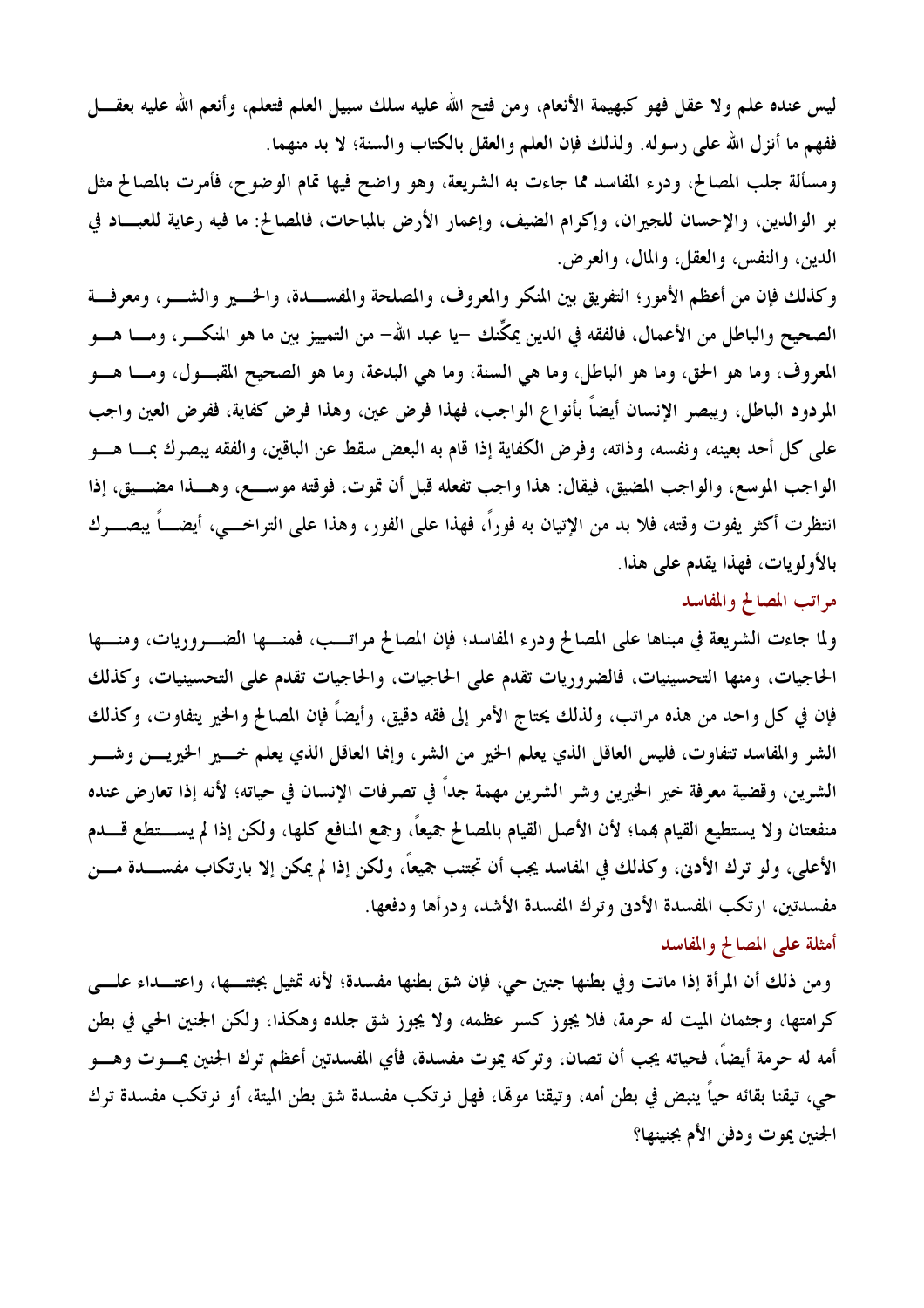قال العلماء: يشق بطن الميتة لاستخراج جنينها الحي، إذا كان يرجى بقاء حياتـــه، مـــن بـــاب ارتكـــاب أدنى المفسدتين.

ولو طلب ظالم مالاً من رجل فتوسط آخر بينهما وأخذ من المظلوم مالاً أقل، فإن هذه واسطة خير؛ لــــدرء أشــــد المفسدتين، فإنه لو ترك الظالم يأخذ كل مال المظلوم فهذه مفسدة عظيمة، ولو توسط عند الظالم ليترك للمظلـوم بعض ماله فهذه مع وجود المفسدة فيها وهي أخذ بعض المال ظلماً؛ لكن هذه شفاعة حسنة؛ لأنه هـــوَّن الشـــر وخففه، وهكذا في شرع الله عز وجل، قال شيخ الإسلام ابن تيمية رحمه الله: "الشريعة مبناها على تحصيل المصالح وتكميلها، وتعطيل المفاسد وتقليلها بحسب الإمكان، ومعرفة خير الخيرين وشر الشرين حتى يقدم عند التـــزاحم خير الخيرين ويدفع شر الشرين"، وقال أيضاً: والشار ع دائماً يرجح خير الخيرين بتفويت أدناهما، ويـــدفع شـــر الشرين بالتزام أدناهما، فإذا تعارضت المصلحتان وكانت إحداهما أعلى من الأخرى فعل الأعلـــى منـــهما؛ لأن الشريعة جاءت بتحصيل أعظم المصالح فأعظمها، ومدار الشرع على تحصيل أعلى المصـــلحتين وارتكـــاب أدبى المفسدتين، فإذا تعارض عندك –يا عبد الله– أمران كلاهما خير، ولا تستطيع أن تقوم بمما جميعـــاً، والأصــــل أن تقوم بمما جميعاً، وأن تحرص على الجمع بينهما، فإذا تعذر عليك فاسأل نفسك أيهما أحب إلى الله؟ وما الأفضــــل منهما؛ فاعمله لتنال أجراً أعظم عند ربك، وقول الله تعالى: {لِيَبْلُوَكُمْ أَيُّكُمْ أَحْسَنُ عَمَلًا} (سورة الملــك:2) – أحسن صيغة تفضيل– يدل على هذا، فقد يكون مثلاً في سنة من السنوات بذل المال لإطعام الطعام مقــــدم، أو أفضل من حج النافلة؛ لألها سنة مجاعة مثلاً، أو حاجة شديدة، أو مخمصة نزلت بالناس، فيكون إنفــاق المـــال في إطعام الطعام أولى من إنفاق المال في حج النافلة، وإذا اجتاح العدو بلداً للمسلمين كان إنفاق المال في صد هؤلاء أولى من بناء المساجد مثلاً، فهذه حاجة طارئة وملحة، والعدو خطره على الدين، وليس فقط على النفس والمال، وإعادة بناء الكعبة على قواعد إبراهيم الخليل مصلحة؛ لأن قريشاً لما جاء السيل في عهدهم، وهدم الكعبـــة مــــا وجدوا مالاً حلالاً بزعمهم خالياً من الحرام إلا ما بنوا به بعض الكعبة، فلما أراد النبي صلى الله عليه وسلم بعـــد فتح مكة أن يعيدها ونظر في الأمر قال لعائشة وأخبرها أنه ترك ذلك تألفاً لقريش حتى لا تفتن فترجع، أو يرجع بعضهم عن دينه، فترك مصلحة بناء الكعبة على قواعد إبراهيم البنيان الكامل لمصلحة أعلى، وهي تأليف قلوب الناس على الإسلام، وتثبيتهم على الإسلام، وهم حدثاء عهد بــه [الحـديث رواه البخـاري (1583) ومسـلم (1333)] وتزوج جابر رضي الله عنه ثيبًا، ولم يتزوج بكراً، مع أن البكر أفضل؛ لأنه كان عنده أخوات يحتجن إلى من يقوم عليهن، فلم يكن يصلح بعد وفاة أبيه وبعد فقد الراعي أن يجلب لهن امرأة مثلهن فقال: إن لي أخوات فأحببت أن أتزوج امرأة تجمعهن، وتمشطهن، وتقوم عليهن. [الحديث رواه البخاري (2967) مسلم (715)] كيفية معرفة خير الخيرين

لكن كيف يعرف العبد خير الخيرين؟ يحتاج إلى علم. وكيف يوازن؟ يحتاج إلى عقل، فإذا كبرَّ المصــــلى لصــــلاة النافلة مثلاً، وأقيمت صلاة الجماعة فإنه يقطع النافلة ليدرك أعلى المصلحتين وهي الجماعة، وإذا كـــان تثليـــث الوضوء يذهب بتكبيرة الإحرام، أو يفوت صلاة الجماعة فيتوضأ مرة مرة ليلحق صلاة الجماعــة؛ لأن مصــــلحة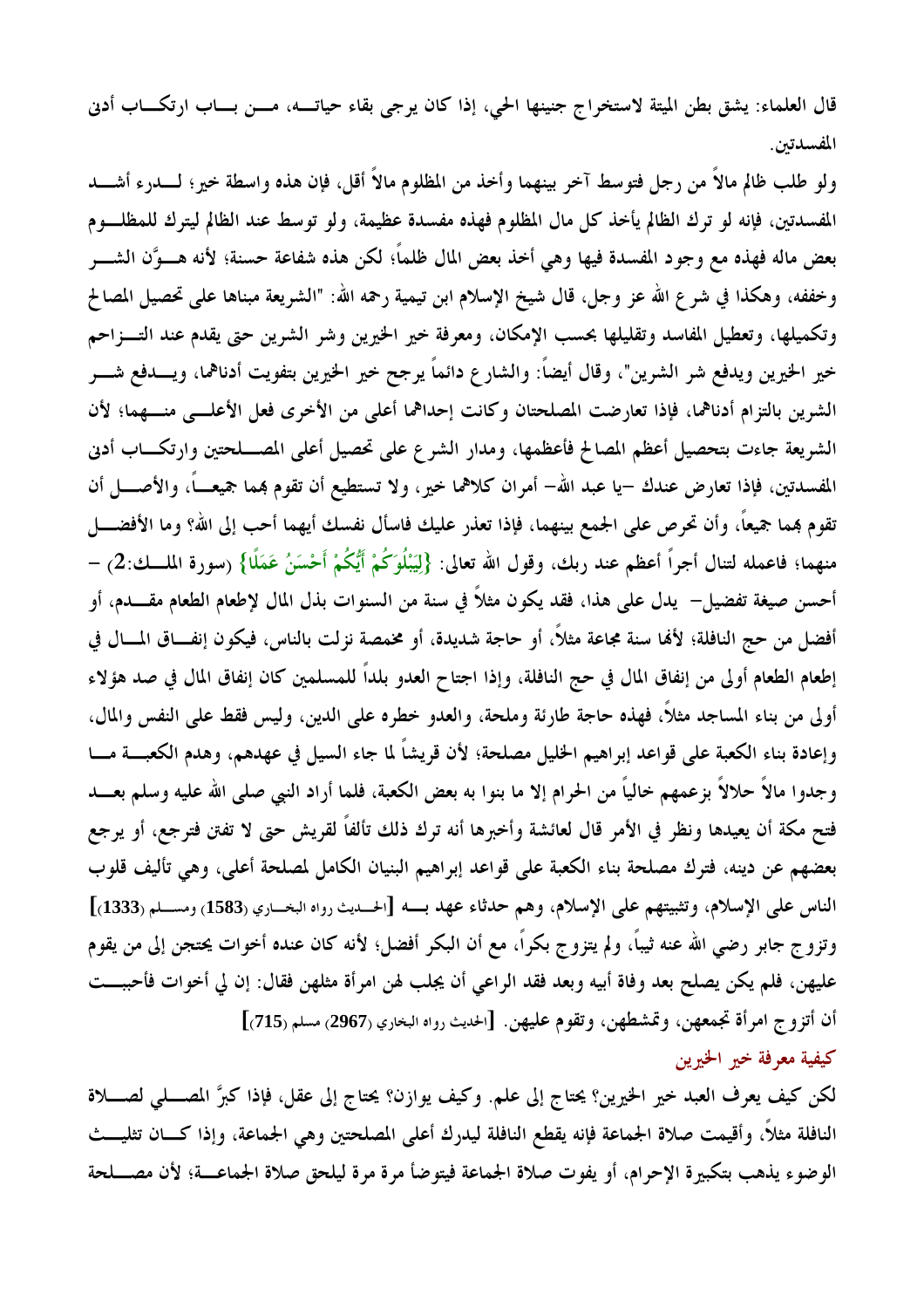إدراك الجماعة أعلى من تثليث الوضوء، فتثليث الوضوء سنة، والإتيان بمرة واحدة في الوضوء يجزئ، ومصــــلحة الجماعة أعلى من مصلحة تثليث الوضوء، هذا فقه.

وإذا تعارض الأمر بين الركن والمسنون، أو الواجب والمستحب، قدم الواجب، ولذلك من الفقه إذا دخل المأموم في أثناء قيام الإمام للقراءة متأخراً عن أول الصلاة، أو أول الركعة؛ فإن من الفقه أن لا يقرأ دعاء الاستختاج؛ لأن الإمام سيركع بعد قليل، ومصلحة قراءة الفاتحة أعلى من مصلحة دعاء الاستفتاح، ولـــذلك إذا كــــبر بـــدأ بالبسملة والفاتحة مباشرة.

وإذا تعارض قضاء الدين مع صدقة التطوع، قدم قضاء الدين طبعاً.

وهكذا لو تعارض فرض العين مع فرض الكفاية، قدم فرض العين؛ كمن عنده نفقة تكفي أهله فقط، وهناك جهاد على الكفاية، فإنفاقه على أهله فرض عين عليه، فمن الذي سيقوم به غيره، فهذه زوجته وهؤلاء أولاده، فيقـــدم الإنفاق على الزوجة والأهل، على الإنفاق والخروج في سبيل الله إذا كان على الكفاية، وليس فرض عين.

ولو تعارض عمل المرأة مثلاً في الدعوة إلى الله، مع حق زوجها وأولادها، فتقدم حق الزوج والأولاد؛ لأنه فرض عين عليها، وقيامها بالدعوة إلى الله، والخروج إلى أخواهّا، أو إلقاء المحاضرات فيهن فرض كفاية، لـــيس واجبـــاً عينياً عليها، ولذلك تقدم حق الزوج والأولاد، فالذي لا يفقه الفقه الشرعي الصحيح يمكن أن يقول: الدعوة إلى الله أعظم، ويهون فراش الزوج، وأكل الأولاد، وحق الزوج والأولاد فرض عين عليها، فتقدمه على ذلك الأمر، فالأمومة رسالة لا تقبل المزاحمة.

وهل دائماً معرفة خير الخيرين واضح جداً؟

الجواب: لا، فقد يختلف فيه أهل العلم أنفسهم، فتصبح القضية فيها دقة شديدة، فلو دخلت المســـجد والمـــؤذن يؤذن لخطبة الجمعة، والإمام على المنبر فهل تقف وتردد مع المؤذن، ثم تصلَّى الركعتين ولو فاتـــك شــــيء مــــن الخطبة، أو تصلى الركعتين لتلحق الخطبة من أولها وتفوت الترديد مع المؤذن؟ فما هو أعلـــي الخيريــــن وخــــير الخيرين، الترديد مع المؤذن، أو إدراك أول الخطبة؟

من العلماء من قال: إدراك الخطبة من أولها خير وأعلى، وأفضل، فيفوت سنة الترديد مع المؤذن، ويصلي ركعتين مباشرة ليلحق الخطبة من أولها، والخطبة واجبة.

ومنهم من قال: بل الترديد مع المؤذن مأمور به، ((فقولوا مثل ما يقول)) [رواه البخاري (611) ومسلم (383)]، وسماع الخطبة مأمور به، ولكنه إذا فوت سيفوت أول الخطبة، ويقوم بمذا المأمور به، وببقية الخطبة المـــأمور بالإنصــــات إليها، فهنا الجمع أحسن.

إذن منهم من يقول: إنه يمكن الجمع، ومنهم من يقول: إنه لا يمكن الجمع بين المصلحتين، ومنهم من يقول: هـــذه المصلحة أعلى، ومنهم من يقول: هذه أعلى، فالقضية في بعض الأحيان حتى عند أصحاب العلم والعقـــل؛ فيهـــا نقاش، ومفاضلات.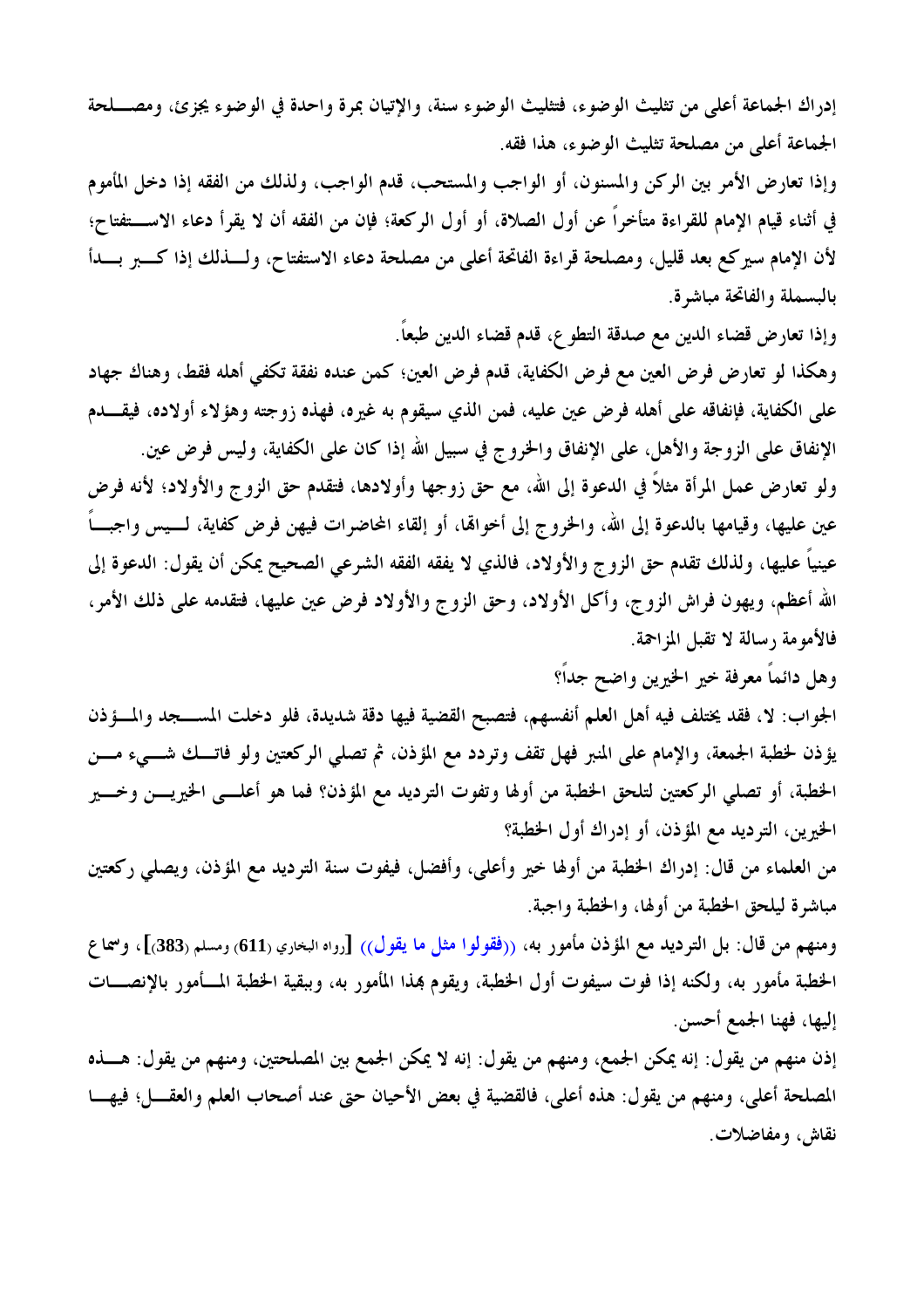تزاحم المفاسد

وإذا تزاحمت مفسدتان، ولم يمكن اجتناب المفسدتين جميعاً، وكان لا بد من ارتكاب إحداهما فما هو الحل؟ الأصل: أنه يجب ترك المفاسد كلها، فإذا سأل سائل هل أفعل هذا الحرام، أو هذا الحرام، هـــل أرتكـــب هـــذه المفسدة أو هذه المفسدة؟ فلا بد من التأكد أنه لا يمكن ترك المفسدتين جميعاً، فإذا توصلنا إلى هذه النتيجة، نـــأتي بعد ذلك إلى قوله تعالى: {فَاتَّقُوا اللَّهَ مَا اسْتَطَعْتُمْ} (سورة التغابن:16)، {لاَ يُكَلِّفُ اللّهُ نَفْسًا إلاّ وُسْعَهَا} (سورة البقرة:286)، وكلام العلماء: إذا اجتمع محرمان لا يمكن ترك أعظمهما إلا بفعـــل أدناهمــــا؛ يفعــــل الأدنى درأً للأعلى، فلا يجوز دفع الفساد القليل بالفساد الكثير، إلا إذا لم يندفعا جميعًا، فعند ذلك يــــدفع الفســــاد الكـــثير بالفساد القليل، ويدفع الشر الكثير بالشر القليل، والعقل مع الشرع يوجبان ارتكاب أخف الضـــررين، ومـــن الأمثلة على ذلك: خرق الخضر السفينة؛ لأن هنالك ملك ظالم يأخذ كـــل ســـفينة غصــــباً إذا مــــوت عليـــــه واستحسنها، فخرق السفينة مفسدة، وترك السفينة ليغتصبها الملك مفسدة، فأي المفسدتين أدي؟ خرق السفينة، فخرقها ودق وتداً مكان الخرق حتى لا تغرق، كما جاء في الحديث الصحيح، وشـــوه المنظـــر؛ لــــئلا يأخـــذها الغاصب، فإذا رآها لن يستحسنها وهي مشوهة، {أَمَّا السَّفِينَةُ فَكَانَتْ لِمَسَاكِينَ يَعْمَلُونَ فِي الْبَحْــر} يحتـــاجون إليها مساكين، هذه حيلتهم، {فَأَرَدتُّ أَنْ أَعِيبَهَا} هذا هو الهدف التعييب، {وَكَانَ وَرَاءهُم مَّلِكٌ يَأْخُذُ كُلَّ سَفِينَةٍ غَصْبًا} (سورة الكهف:79).

وإذا أكره العبد على اختيار واحد من الشرين؛ لزمه اختيار ما كان أخف ضرراً اتقاء للأشد، ولهذا تـــرك الـــنبي صلى الله عليه وسلم قتل عبد الله بن أبي مع عظم شره، وشدة شره، وترك قتل المنافقين، وهكــــذا إذا تعــــارض أمران محرمان في النهي عن المنكر، قال ابن القيم رحمه الله: "سمعت شيخ الإسلام ابن تيمية رحمه الله يقول: مررت أنا وبعض أصحابي في زمن التتر بقوم منهم يشربون الخمر فأنكر عليهم من كان معي، فـــأنكرت عليــــه، – أي أنكرت عليه الإنكار–، وقلت له: إنما حرم الله الخمر لألها تصد عن ذكر الله وعن الصلاة، وهؤلاء يصدهم الخمر عن قتل النفوس المسلمة، وسبي الذرية، وأخذ الأموال فدعهم؛ لأن مفسدة شرهم للخمر أقل من مفسدة قتـــل النفس، وأخذ أموال المسلمين، والاغتصابات، ولذلك أمر بتركهم في سكرهم؛ لأفمم إذا أفاقوا صار إفســادهم أشد.

وهكذا يكون العمل عند وقوع تعارض بين محرم لذاته مثلاً، ومحرم لغيره، فالمحرم لذاته أشد، مثال ذلـــك: إذا لم يمكن إنقاذ المرأة الأجنبية إلا بلمسها، وحملها، والنظر إليها فماذا نفعل؟ هل نتركها تموت، وتغـــرق، أو نحملـــها بالرغم من أن حملها، ولمسها، والنظر إليها محرم، فهذه مفسدةًا أقل، فالنظر إلى الأجنبية محرم لغيره، لما يفضي من إثارة الغرائز المحرمة والشهوات فهو حرام، ولكن هنا لا بد أن نرتكبه، وهذا ما فعلـــه المســـعفون في حـــوادث السيول مثلاً، والعلماء يشترطون للطبيب إذا كان لا بد من المعالجة أن ينظر إلى الأجنبية، أو يلمس الموضع الذي لا يجوز لمسه أصلاً يشترطون عدم الشهوة، وترى التدرج في كلام أهل العلم في قضية معالجة المسرأة الأجنبيــــة دقيقاً، فيقولون: يبدأ بالطبيبة المسلمة للنظر إلى عورة المرأة عند العلاج أو الولادة، فإن لم يمكن فالطبيبة الكافرة،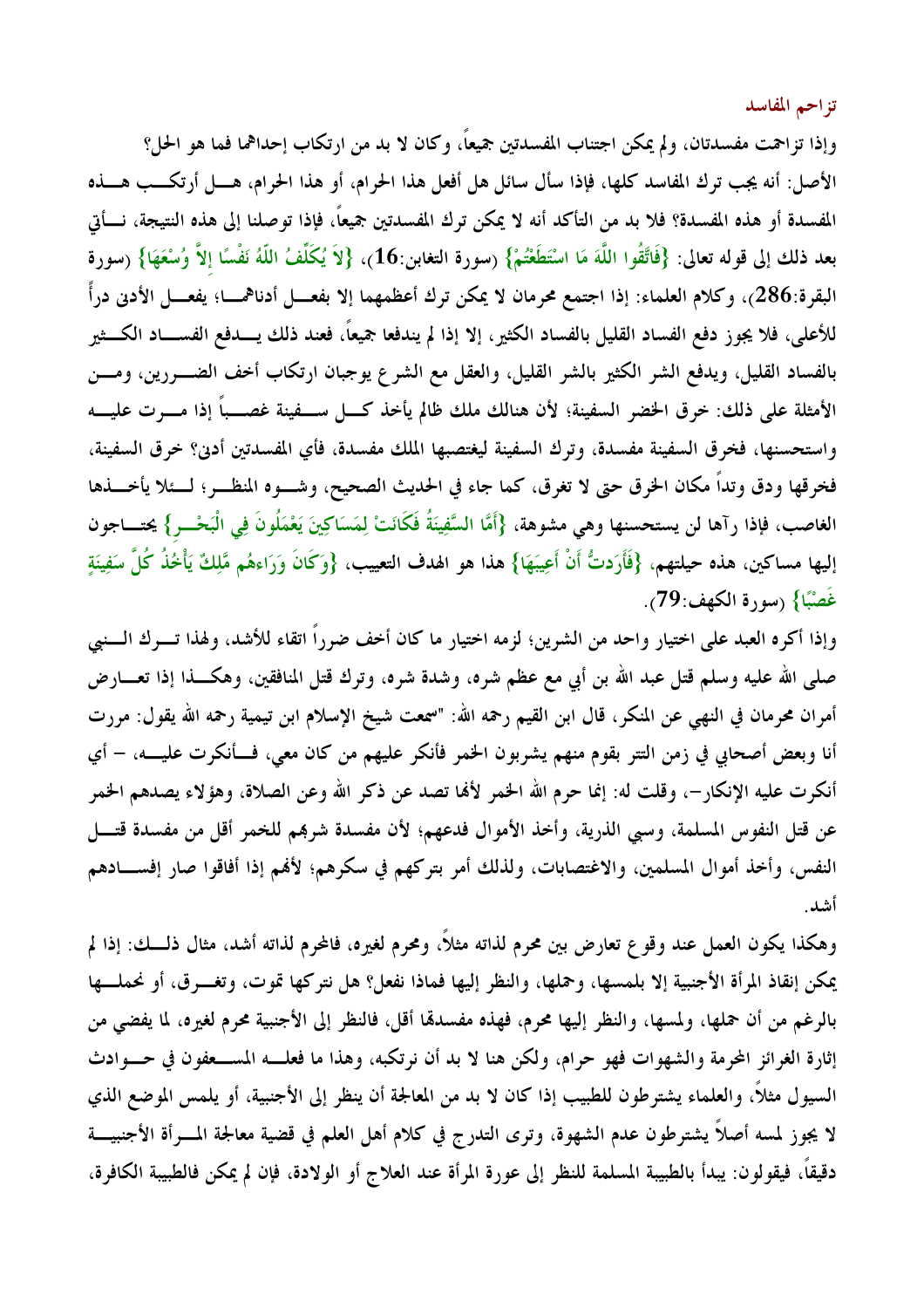فإن لم يمكن فالطبيب المسلم، فإن لم يمكن فالطبيب الكافر، فقدموا الطبيبة الكافرة على الطبيـــب المســــلم؛ لأن مفسدة نظر الطبيبة الكافرة إلى عورة المرأة المسلمة أخف من مفسدة نظر الطبيب المسلم إلى عورة المرأة المسلمة. وهكذا من الأمور الكثيرة الواردة في كتب الفقه، مثل: طلب الزوجة الطلاق لعسر الزوج، فسالتفريق مفســـدة يضر الرجل، ويضر الأولاد والأسرة، وربما تتضرر الزوجة فيما بعد، وقضية بقائها مع رجل ليس عنـــده مـــال مفسدة، وضيق، وضنك، وشدة، فأيهما يقدم في الارتكاب؟

قالوا: تلزم بالبقاء معه؛ لأن العسر عرض لا يدوم، والمال غادٍ ورائح، وأما التفريق فهو ضرر، والزوجة يمكن أن تتدارك الأمر بالاستدانة على الزوج، فيجوز للمرأة إذا أعسر زوجها ولم يكن عنده مال ينفق عليها أن تســـتدين عليه، فتأخذ من البقالة وتقول: اكتب على حساب زوجي، وتأخذ من الجيران وتقول: على حســـاب زوجـــي، وتأخذ ما لا بد من أخذه، ولا يفرق بينهما لمفسدة التفريق، لكن إذا كان بخيلاً، فهذا حتى لو عنده مال لا ينفق، فهنا يفرق بينهما لبخله، إذا كان لا يقدم نفقتها لا في السراء، ولا في الضراء.

اللهم إنا نسألك الفقه في الدين، واتباع سنة سيد المرسلين، أحينا مسلمين، وتوفنا مؤمنين، وألحقنا بالصالحين غير خزايا، ولا مفتونين، أقول قولي هذا وأستغفر الله لي ولكم فاستغفروه إنه هو الغفور الرحيم. الخطبة الثانية:

الحمد لله، أشهد أن لا إله إلا هو، لم يتخذ صاحبة ولا ولداً، أسبحه، وأحمده، وأكبره، ولا أشرك به أحداً، وأشهد أن محمداً عبده ورسوله، وصفيه ونبيه ومصطفاه صلى الله عليه، وعلى آله، وصحبه، وأزواجه، وذريته الطيـــبين، وخلفائه الميامين، والتابعين لهم بإحسان إلى يوم الدين، أشهد أنه رسول الله، بلغ الرسالة، وأدى الأمانة، فصلوات ربي وسلامه عليه إلى يوم الدين.

أهمية العقل والنظر والعلم في مثل هذا الموضوع

عياد الله:

إن قضية النظر والعقل مع العلم والنصوص الشرعية من الكتاب والسنة أمران مهمان جداً، والذي يفرط في هذا الباب يظلم نفسه ويظلم غيره، وأنت تجد يا عبد الله أن المصالح في الدنيا ليست نقية دائماً، ومع ذلك فالشــــر ع أباحها لما غلب عليها من المصلحة، فمثلاً الطعام، لحوم هِيمة الأنعام أليس يمكن أن يترتب عليها مفسدة، فمسثلاً: لحم الغنم يزيد الكلسترول، ولحم البقر يمكن أن يوجد فيه الدودة الشريطية، وهكذا، ولكن الشريعة أباحته لأن مصلحته غالبة، والخمر حرمته الشريعة مع وجود مصالح وحسنات فيه؛ من ربح تجارته، أو أنه يصيِّر الجبـــان إذا سكر شجاعاً، والبخيل كريماً، وينسى المصائب والهموم، ويدفئ في البرد، فإنكار هذا ليس من العقل، ولكن لماذا حرمته الشريعة؟ لأن مفسدته غالبة، ولأنه يضيع العقل، ويترتب عليه من المفاسد أضعاف أضعاف ما يتحصل من مصلحة ربح تجارة، أو نسيان هموم؛ لأن الشريعة أعطتنا في باب ربح التجارة أبواباً كثيرة جداً، وأعطتنا في نسيان الهموم من الأذكار، والعبادات، والإجراءات الكثيرة غير هذا، ولا يعني أنه لا يوجد إلا الخمر لنسيان الهمـــوم، وقد ذكر الشاطبي رحمه الله وغيره من أهل العلم، أنه لا يوجد مصالح نقية تماماً إلا في الجنة، فكلها مصالح نقية ما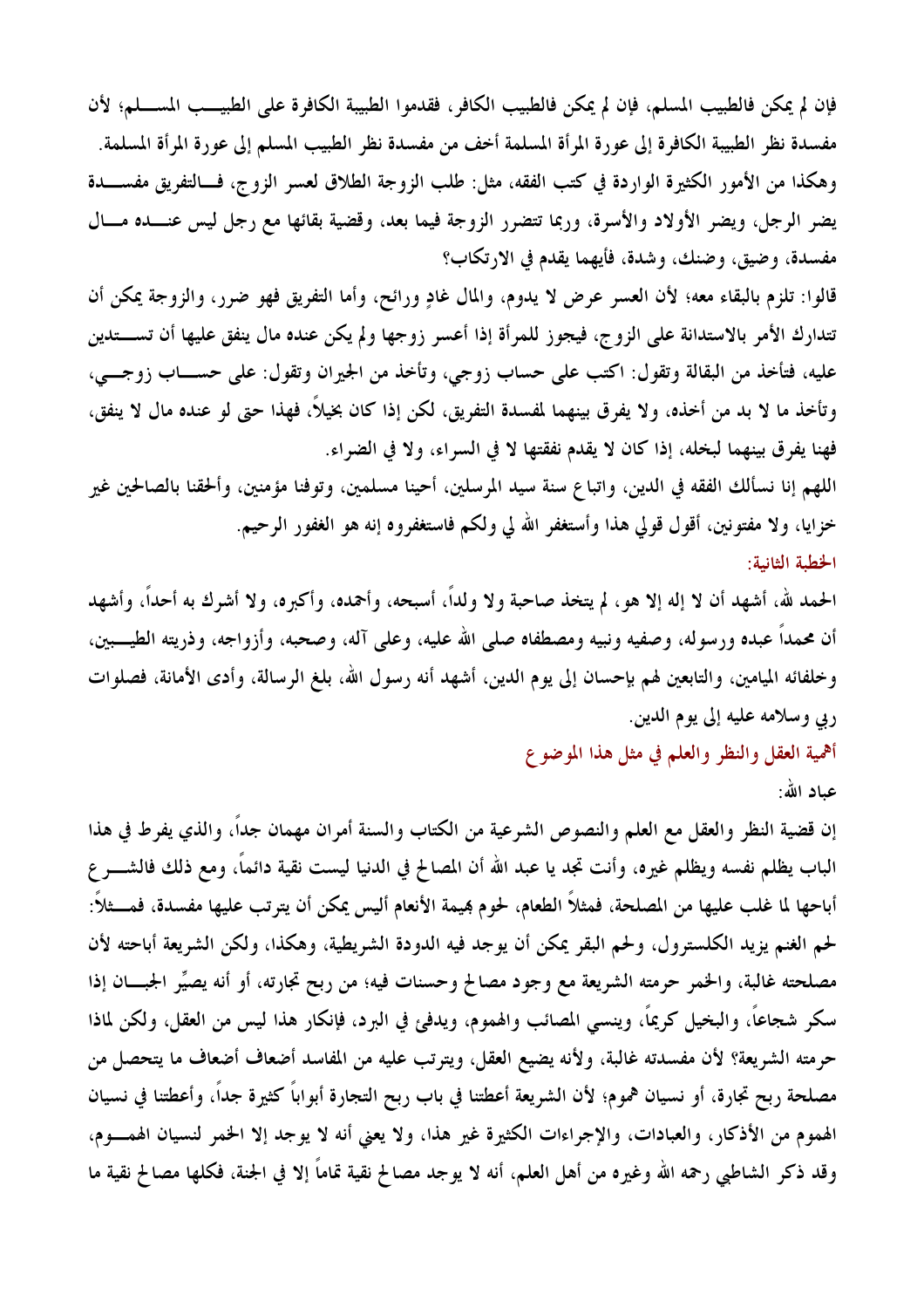فيها مفسدة بوجه من الوجوه، وأن المفاسد الكاملة من كل الوجوه لا توجد إلا في النار، ولا يوجـــد في النــــار مفسدة فيها أي شائبة من فائدة أبداً، ولذلك لما تطرح قضية مثل: قيادة المرأة للسيارة في مجتمع محافظ يغلب عليه الدين؛ كمجتمعنا، ففي قيادهّا حسنات بلا شك، ومن ذلك ألها تكتفي عن السائق، لكن فيه من المفاسد ما يربو على مصالحه، ولذلك أفتى أهل العلم الثقات بمنعه.

## أمثلة على تزاحم المفاسد

وأحياناً تجد أن الإباحة والتحريم في المسائل لا بد فيها من مراعاة الواقع للخروج بحكم صحيح؛ ومـــن ذلـــك: المناداة بحرية العبادة في بلاد تحت نير الشيوعية بالحديد والنار، مفيدة؛ لأنه سينبني عليها استطاعة المسلمين بنساء مساجد، وإقامة صلوات علنية، فتحت الشيوعية والحديد والنار لا يمكن في أجواء الاضطهاد البسالغ لا يمكسن، فالمناداة بحرية العبادة هناك مفيد، لكن من ينادي بحرية العبادة في جزيرة العرب التي لا يجوز أن يجتمع فيها دينان، ولا يجوز أن يبني فيها للكفار دور عبادة، وكنائس، وبيع، ومعابد للبوذيين، والهندوس، وكنائس صلبان. والذي لا يفقه الربط بين الواقع، والحكم الشرعي، فليس من الفقهاء أصلاً، وهكذا أيها الأخوة، ينبغي أن يسار على القضية في حكم إدخال هذه القنوات إلى البيوت، ولنتكلم عن القنوات المختلطة، ولـــيس عـــن القنــــوات الإسلامية التي إذا أمكن تحديدها في البيت فإن إدخالها مفيد، فالقنوات الأخرى فيها فائدة وفيها مصلحة، لكسن فيها شرور عظيمة، وشرها في كثير من الأحيان أعظم من نفعها، وكذلك السياحة في بلاد الكفار فيها فائدة؛ من ترويح عن النفس، لكن ما يكون وراءها من التأثر بدينهم، وعدم استطاعة المسلم أن يقيم شعائر دينه في بعضـــها مفسدة عظيمة، وتأثر أولاده بمناظر كنائسها، ومتاحفها، وبالكفرة، وعادات الكفرة، وحياة الكفرة، ومجتمعــات الكفرة، ووجود الخمور في فنادقها، والخترير في مطاعمها، يعني تطبيع الكفر في نفوس الأهل فهذه مفسدة ضخمة جداً، لا يمكن أن تدانيها، أو تقارفما مفسدة الفرجة والترويح، ولذلك إطلاق الأحكام لا بد من مراعاة الشـــر ع

والعقل والواقع فيه، وأن يكون عند ثقة.

وأحياناً تكون هناك أمور دقيقة جداً، هل يجوز في علاج مدمني المخدرات أن يعطي المدمن المخدر مثلاً بــــدرجات تقل شيئاً فشيئاً حتى يتعود جسمه على تركها ويشفى منها ويخرج، ومعلوم أن إعطاء المخــــدر حــــرام، لكــــن الوصول إلى شفائه حلال، بل مطلوب، بل واجب، ولا بد أن نسأل ألا يوجد طريقة أخرى؟ وإذا قالوا: فعلاً لا يوجد، فهنا الدقائق والمضائق التي تحتاج إلى أهل العلم وأهل الفقه.

ومن اضطر إلى فعل كبيرة أو صغيرة فماذا يفعل؟

الجواب: يفعل الصغيرة إذا لم يكن إلا هي درءاً للكبيرة، ومن طريف ما ذكروا كما في ربيع الأبرار، أن رجلاً زنا بجارية فحملت منه، فقيل له: هلا إذا ابتليت بفاحشة عزلت عنها، بدلاً من أن تحمل الولد الحـــرام والفضـــيحة، فقال: بلغني أن العزل مكروه، فقيل: فما بلغك أن الزنا حرام؟.

ولو خير العبد بين أن يرتكب كبيرة، وبين أن يشرك بالله فهكذا أيضاً، والقضية تحتاج إلى علم، ومعرفة بالنصوص سواءً في خير الخيرين، كما فعل الصحابة عندما سافروا مع النبي صلى الله عليه وسلم، فمنهم الصـــائم، ومنـــهم